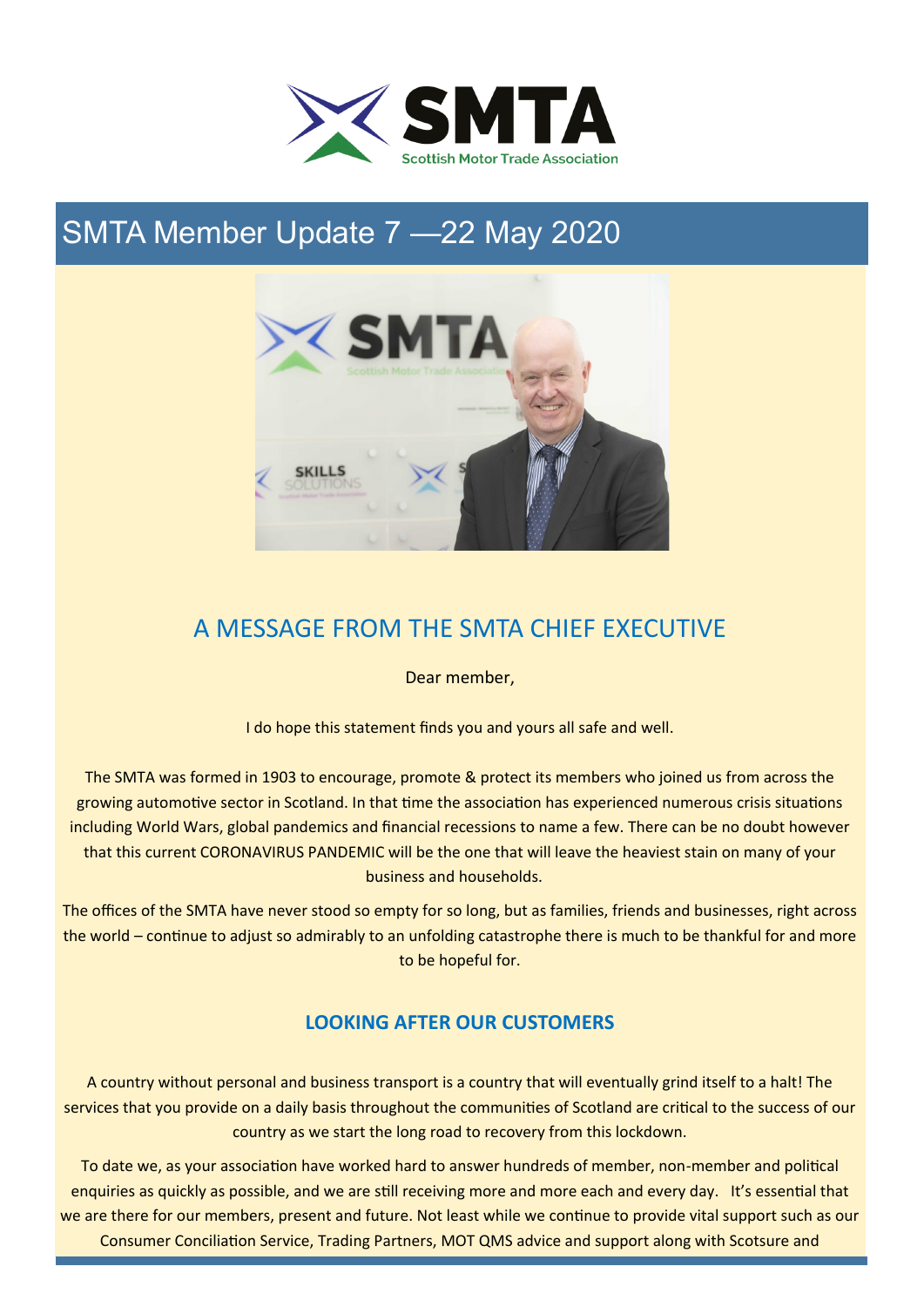

#### *Continued from front page:*

In what felt like a heartbeat, we have gone from operating our South Queensferry HQ based within traditional buildings with people and processes to a virtual call centre dispersed over multiple living rooms, kitchens and even garden sheds across Scotland, with some staff receiving office equipment to their doorsteps and connecting remotely to our HQ centre systems. Whilst we all may have been less able than normal to reply personally to members calls and emails, we do strive to ensure we are dealing with every enquiry across the business as effectively as possible. Currently we have furloughed approximately 50% of our team across all departments, while it may take slightly longer to get through to us, and we may need two or three days to reply to non-urgent emails, our promise remains. We are here to encourage, promote & protect our members interest as we always have been.

## **LOOKING AFTER OUR STAFF**

I am incredibly proud of the way our staff have adapted to such unusually demanding circumstances. Working from home can be difficult. Working from home during a lockdown poses even greater tests of focus and flexibility. We are doing our best to make sure everyone is supported and remains connected – whether that's through regular one-to-one catch up calls or our general staff emails and of course our own website daily CORONAVIRUS updates. Personal connection with our staff and our members has always been important to us as a business. Right now it matters more than ever before.

## **LOOKING TO THE FUTURE**

Living in lockdown has given new meaning to numerous words and statements like isolation, insecurity, loneliness and distance. However we have also experienced the true value of community and social unity in our personal and business lives. This has also produced a new wave of different thinking as the issues we face have become challenges in themselves, and of course the use of technology will have transformed and changed some attitudes and process in our sector forever, and of course created new challenges and opportunities as a result.

The efforts that so many have gone to, and the sacrifices people are making, can give inspiration to all of us and help to bring tomorrow closer. A tomorrow where our businesses are once again fully operational and everyone can travel freely to work and visit their families and friends, in the first instance within the UK but ultimately around the world.

> From me and the whole team at The Scottish Motor Trade Association please stay safe, stay focused and stay positive

## *Sandy Burgess, Chief Executive*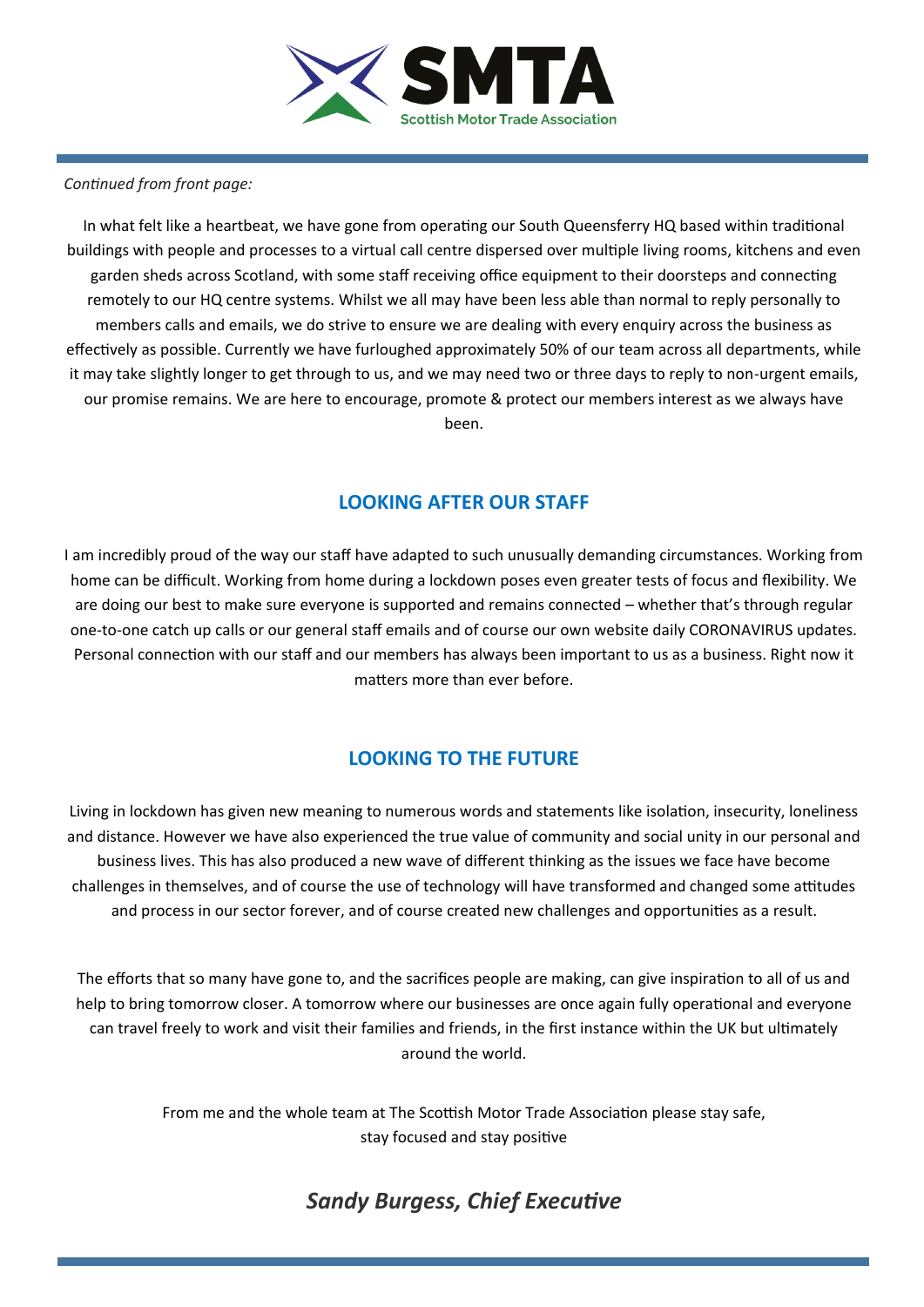

## UPDATES **MEMBERS UPDATE FROM SMTA CHIEF EXECUTIVE**

As many of you are all too well aware we have a number of really pressing issues on the table right now and we as your representative organisation have been very active with the politicians and civil servants at a local, Scottish and UK level.

#### **Rural Rate Relief support fund £10,000**

#### **Retail, hospitality and tourism support fund £25,000**

We have been challenging the Scottish Government on these payments which in our opinion are due to all our members regardless of where they operate, how they operate or with whom they transact! The Scottish Government at Ministerial level have reacted to our challenges and in two distinct cases suggested that we needed to contact the Local Authorities (Councils) in each of Scotland's 32 areas and ask them why they have not paid the amounts over to our industry. Last week I wrote a personal request to every Chief Executive of every Council in Scotland, to date we have many responses and more continue to arrive on a daily basis, however the responses regrettably contain no surprises to me at least, they all say in one way or another, that they would like to pay funds across, are well aware of the hardships that our sector are suffering but are tied with the constraints of the guidelines that the Scottish Government have issues!

So we have reached the point where by and large we are at stalemate with each party blaming the other and where do we go next? I have a view that we need to focus on the Scottish Government as in the end it is them that control, guide, direct call it what you want the Local Authorities and regardless of what the thoughts are supportive or otherwise of the Chief Executives, the SG will have the final say, so if they will not respond to our emails (email to First Minister of 15<sup>th</sup> May still not responded to) then we will have to get a response from across the chamber and with that in mind I have now been working this week with the Scottish Conservative Party, many of you will know that Jackson Carlaw the Leader of The Opposition is an ex Ford Dealer. The Conservative Party have agreed to take the challenge up directly with the Scottish Government and have written two letters on the above subject and the issue of "click and collect" as available in England, to the Scottish Government requesting an urgent response, I have been advised that this response should be provided within five business days.

Further to the above I was contacted yesterday by the Secretary for State for Scotland Alister Jack (he is my local MP) as I had asked him to review this and another matter with the Department for Transport around the six-month MOT suspension and he wants to be kept informed as to any progress or otherwise on these issues.

#### **Click & collect**

As you are aware dealers in England can now operate a "click & collect" service for vehicle sales and that is giving them a distinct advantage over your opportunity as the very best a Scottish based dealer can do is offer click and deliver bringing with it all manner of issues especially around the logistics of the delivery as well as associated costs and the Distance Selling legislation. We have been actively seeking the same opportunity for you with the Scottish Government and have also requested and been provided with support and help by the Scottish Conservative MSP Maurice Golden who has written a letter to the Scottish Government on this subject.

**DVSA Six month suspension of testing requirements….**continued on next page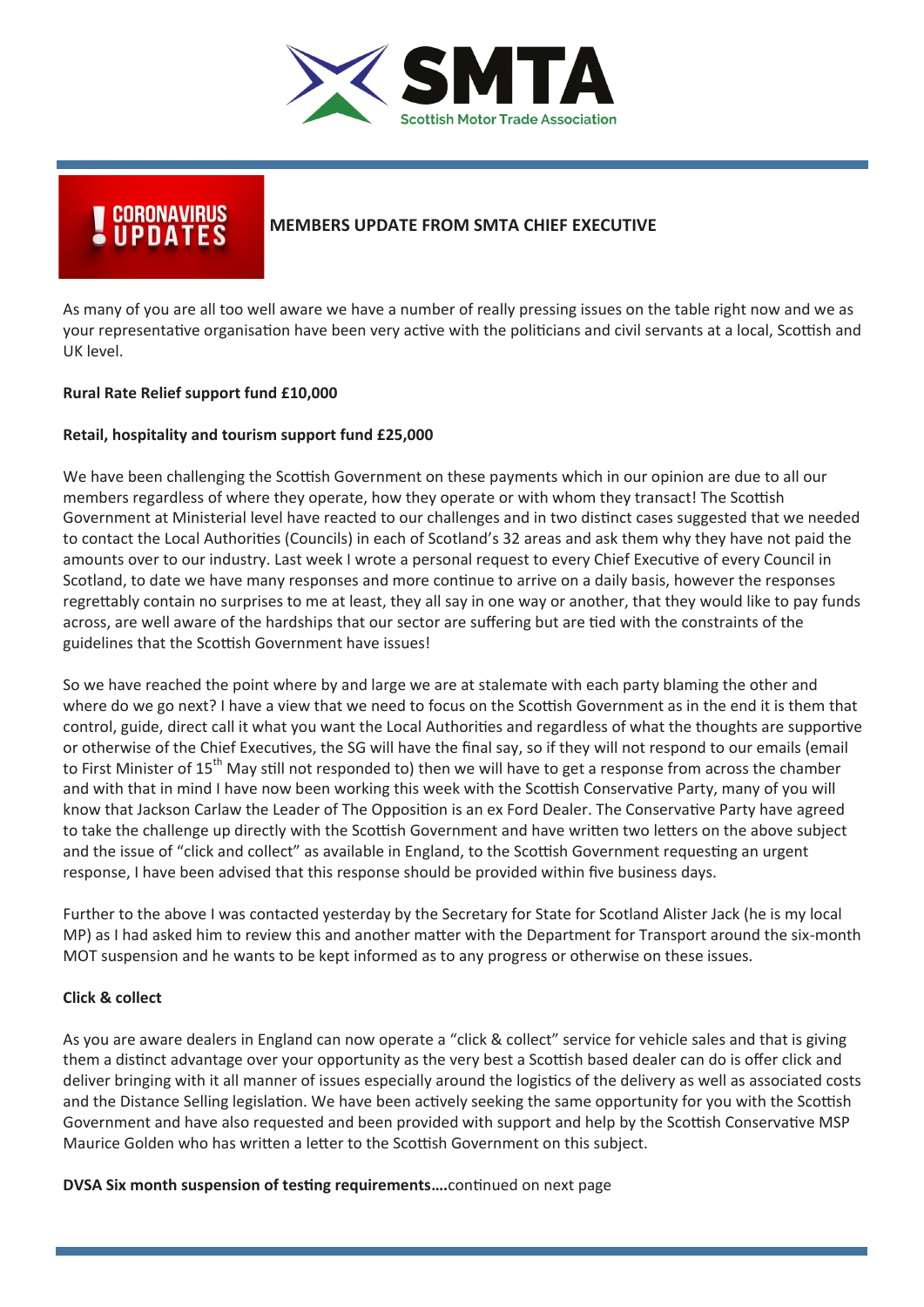

#### **DVSA Six month suspension of testing requirements**

.

Those of you who operate DVSA Testing Stations will be aware of the introduction of the a six month suspension of testing in April, we have continually argued against this as being an "ill thought-out" concept and called for it to be abolished as quickly as practical. I have also just received a response from the Secretary of State for Scotland attaching a response in turn for Gavin Shapps who is the Minister for Transport, our message is getting to the highest level in Government, hopefully it will help them to realise the need for change.

In my regular DVSA update call earlier today, I was given the latest set of like for like testing figures which show an encouraging return to normality for the consumers seeking out testing appointments and also the number of sites open for business. The letter from Gavin Shapps can be viewed here

#### **Scotland's route map through and out of the crisis**

On Thursday afternoon the First Minister made an announcement providing a route map as highlighted above. I have read the detail provided and have found it to be severely lacking and rather ambiguous especially relevant to our sector, I have written to the Scottish Government requesting an urgent detailed interpretation of the plans for our sector and in particular the opening of dealers showrooms. as soon as the response is available I will publish it on our website as usual. [The full document can be viewed here](file:///C:/Users/karen/Documents/Downloads/486806_SCT0520618432-001_Routemap p5 (002).pdf)

# **CORONAVIRUS<br>UPDATES**

**Out of furlough and back to work - FREE TEMPLATE**

Some dealers have aptly adjusted to selling cars in the lockdown, taking on board the imposed restriction on trade and doing business distantly. Essential workers and all those who cannot work from home still need transport to commute, goods need to be delivered. There is, reassuringly, a demand to meet and there are jobs to be done. Dealers and garages may have to start to recalling their staff from furlough.

If you are in this fortunate position and need your staff to come out of furlough to do work, this certainly can be d done. Just remember, the minimum furlough duration is 3 weeks. It is the employer's decision which employees remained furloughed and who is coming back to work. This decision must not be in any manner discriminatory. It is worth reminding your staff that on furlough ending, the normal terms of employment resume. [Click here for a template created by Lawgistics](http://www.lawgistics.co.uk/media/documents/Notice%20of%20Furlough%20Termination.pdf)